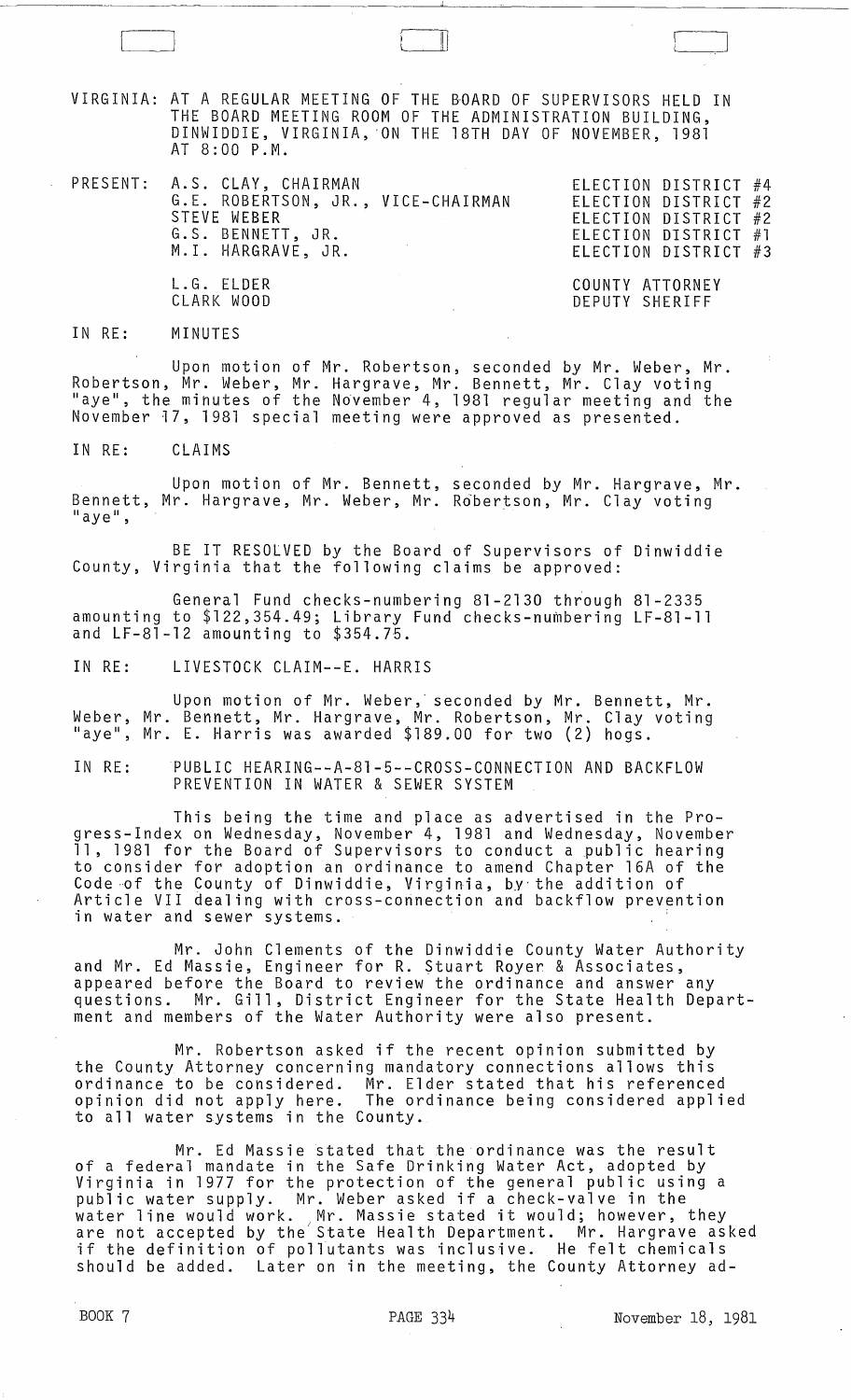vised the Board that the definition of pollutants should include "inorganic" substances.

Mr. Robertson asked what protects the individual user from the system. Mr. Massie stated that the amendment being considered would protect other users of the system. He further advised that the Appomattox River Water Authority has its own lab to allow stringent testing of the water before it comes to the Dinwiddie system.

Mr. Weber asked what type of sampling was done by the Dinwiddie Water Authority. He was advised that four tests were taken each month which take approximately four days for receipt and pro-<br>cessing by the State Health Department.

Mr. Richard Earl, Mr. John Talmage, Mr. John Sowers, Mr. Laxton Wilson and Mr. Andie Perdue spoke in opposition to the ordinance.

Mr. Talmage asked how the inspections would be made. Mr. M.G. Rainey, Director of the Water Authority, informed him that a questionnaire would be sent to all users of the system and investigations would be made where it was felt to be probable cause. Mr. Talmage stated he was against anyone having the right to come on private property without a warrant.

Mr. John Sowers asked if the Authority presently requires backflow prevention devices. Mr. Gill stated that the State Health Department requires all suppliers of public water to have backflow prevention devices, and the Authority is trying to comply by adopting this ordinance. Mr. Sowers then asked if the ordinance requires these devices be installed at every residence. He was advised it did not. Mr. Sowers then stated that there was no protection for the people if not required and he felt the regulations could be met more easily by placing check-valves in the meter boxes. Mr. Sowers also indicated that he felt entering private property and inspecting individual homes was unconstitutional.

Mr. Gill responded to the reference to check-valves saying that they were not 100% safe due to possible leakage.

Mr. Laxton Wilson asked if the rules and regulations of the Water Authority didn't already contain wordage that would prevent cross-connection and backf1ow. Mr. Rainey responded that the present regulations do not address cross-connection.

Mr. Massie was asked if other Water Authorities had the right to inspect homes. Mr. Massie stated that different areas handled it in varying degrees. Mr. Perdue asked if other localities have this same ordinance. He was advised that they all will in time. Mr. Clements stated that Sussex County has it. The County Attorney stated that Chesterfield County has an identical ordinance and it has to be read in conjunction with the Water Authority rules and regulations and the State Code. He further stated that the County is not doing anything that the Health Department isn't already requiring. He stated that the ordinance does not give anyone the right to randomly inspect someone1s property and that a search warrant may be required. He indicated it is merely an administrative tool to enforce the regulations of the Act.

Mr. Perdue asked what recourse a citizen would have if the Water Authority wanted to inspect his property. The County Attorney stated that he would have the same rights as with a police officer, that is, a search warrant may be required.

Mr. Wilson stated that if the Water Authority had to be schooled in the procedure they would follow, then action on the ordinance should be postponed.

Mr. Weber moved that the ordinance not be approved at this meeting. Mr. Robertson seconded the motion.

 $\rightarrow$   $\rightarrow$ 

Mr. Weber stated that he felt the Water Authority already had too much power. He further indicated that there were several things in the ordinance he didn1t approve of: 1. Entrance of pro-

 $\sim$   $\sim$ 

 $\mathbf{C}(\underline{\mathbf{L}})$  ,  $\mathbf{C}(\underline{\mathbf{L}})$  ,  $\mathbf{C}(\underline{\mathbf{L}})$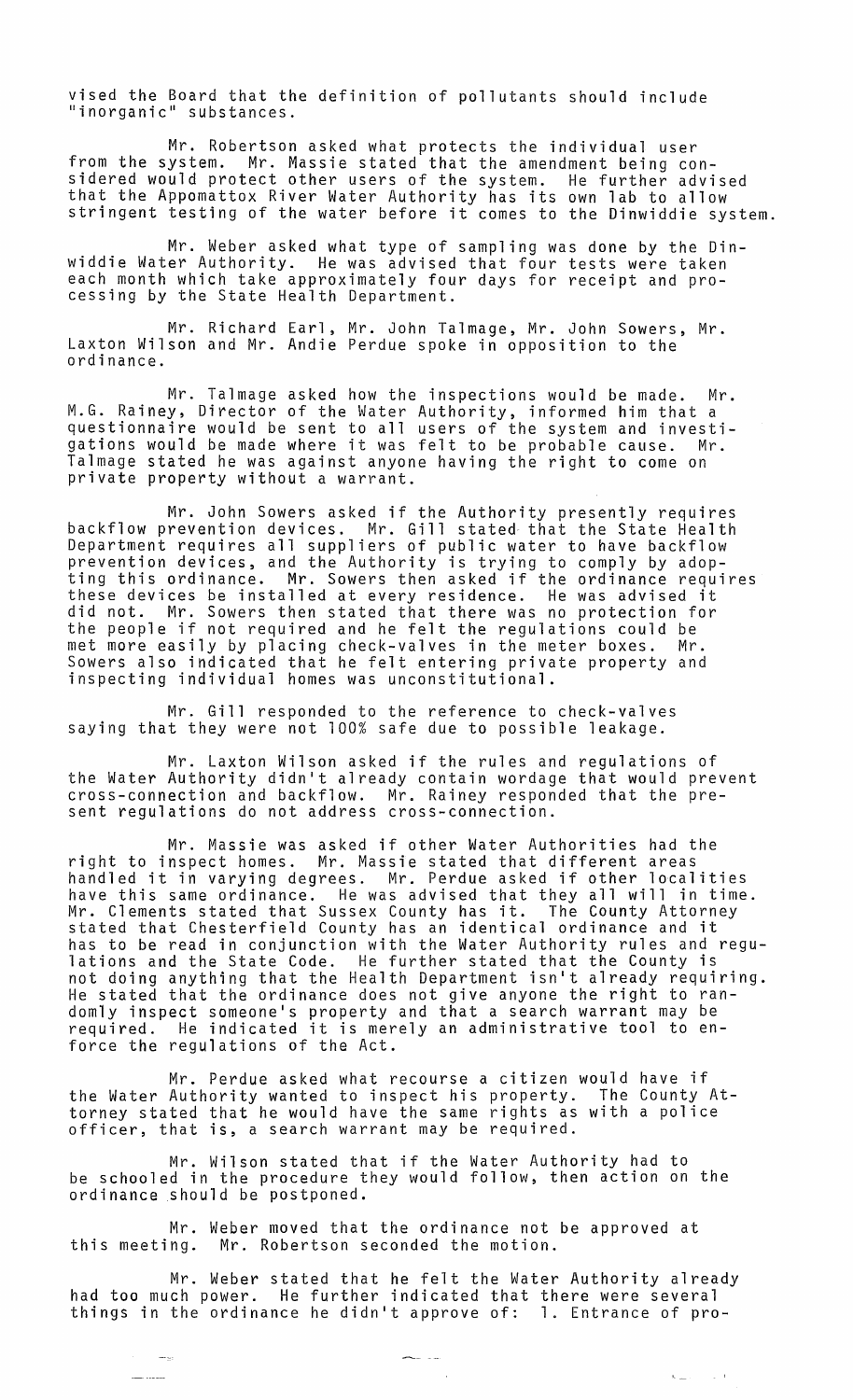perty during reasonable hours. Mr. Weber asked what was meant by reasonable hours. Mr. Clements stated that questionnaires would be sent out and if it were felt there was probable cause to inspect, they would discuss a time with the individual. 2. Violations - reasonable time to correct or remove the violation. Mr. Weber asked what would be a reasonable time. Mr. Clements stated this would depend upon the severity of the violation and what the State Health Department rules and regulations say. 3. Penalty - Mr. Weber asked if \$200 wasn1t a. little high. Mr. Clements stated that the decision would be up to the court.

 $\Box$ 

Mr. Weber then stated that he would never vote for an ordinance that would fine the citizens, and he did not feel this was a good ordinance.

Mr. Robertson asked if each prevention device would have<br>oved by the Authority Director on an individual basis. Mr. to be approved by the Authority Director on an individual basis. Clements indicated they would have to refer to the Standards of the Act. Mr. Rainey stated the devices must meet all the applicable codes. Mr. Robertson then asked if each device installed would be codes. In: Robertson then asked it each device installed would be a case by case basis. Mr. Rainey stated that the devices would have to be approved by the Authority and the State Health Department.

Mr. Robertson stated that he felt there were too many ambiguities in the ordinance and the discussion had brought out a lot of fallacies. He further indicated that he was not sure from the discussion that the tross-connection and backflow prevention ordinance was even necessary and that he believed the ordinance as written would not setve the purpose. He then urged the other members not to vote for it.

Mr. Hargrave asked if the hardware approved would be limited to those eligible under the standards of the Act. He was advised they would. He stated it therefore seemed logical to him that the Authority would allow those devices approved by the standards to be installed. Mr. Clements advised him that he was correct.

Mr. Elder stated that those participants on the water system who were still connected to a private water supply but had backflow prevention devices would not be in violation of this ordinance. They· would be in violation of the Water Authority regulations which is a different issue.

Mr. Clay asked who would be liable if contamination got into the system. Mr. Elder stated that the responsible user and everyone involved in administering the system could be sued.

Mr. Weber asked if the·backflow prevention devices are available to the people. Mr. Clements stated that information on the type and quality of device would be available. Mr. Weber then asked if the Authority would consider placing a device in every residence if the citizen paid for it. Mr. Clements stated he didn't know.

The question was asked who would be required to install the backflow prevention devices and who would finance them. Mr. Gill stated that the Health Department was looking for unusual situa~ tions where the device would be required and probably 50% to 75% of the users would not need the device.

Mr. Wilson asked if a device would be required where there was hot water heat. Mr. Gill said no if there were no che~ micals involved.

Mr. Weber moved that Robertson seconded the motion. rot for the moved that the ordinance hot be approved. The experience is the conded the motion. Mr. Weber, Mr. Robertson voted "aye",<br>Mr. Bennett, Mr. Hargrave, Mr. Clay voted "nay". The motion was defeated. the ordinance not be approved. Mr.

Upon motion of Mr. Hargrave, seconded by Mr. Bennett, Mr.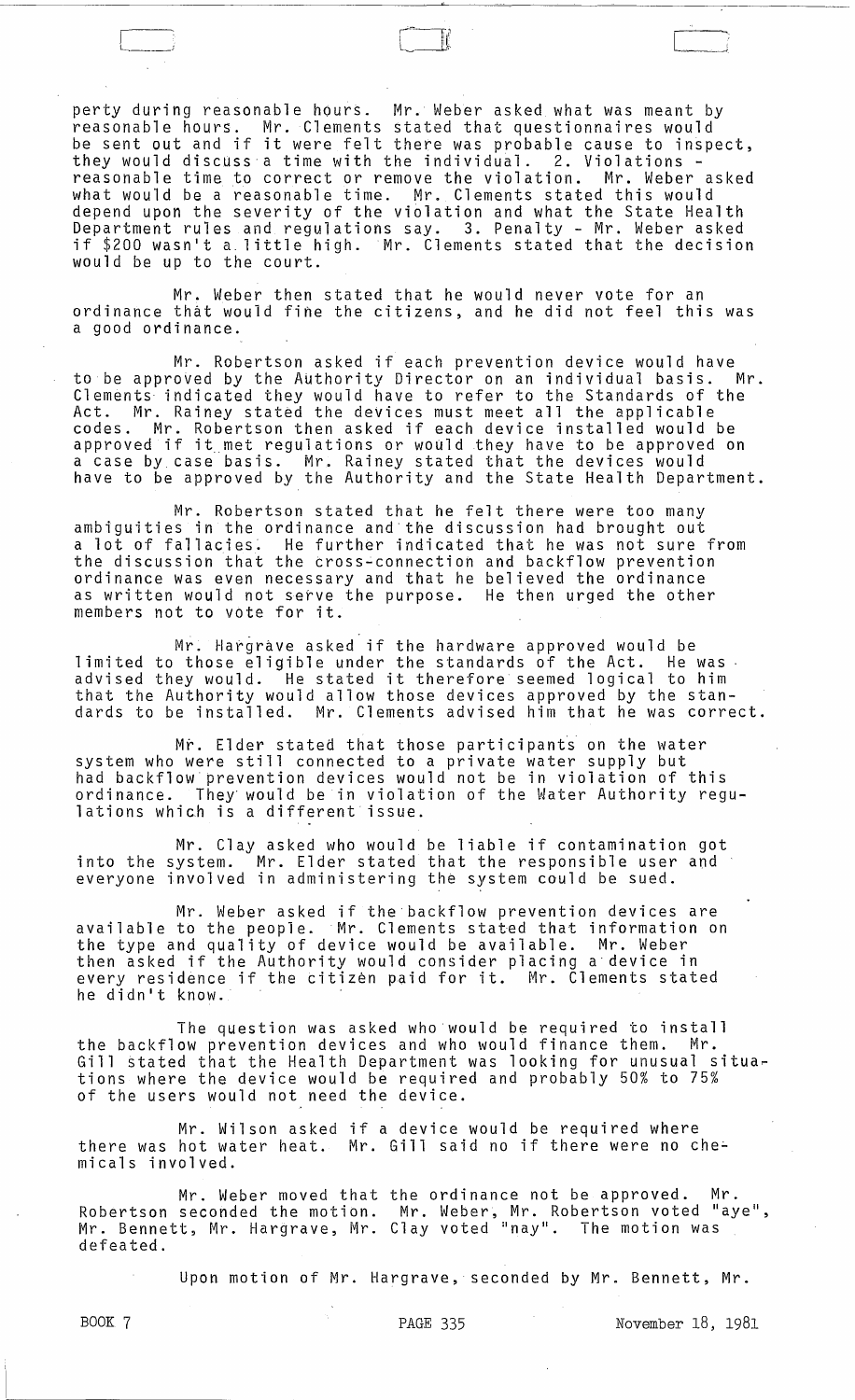Hargrave, Mr. Bennett, Mr. Clay voting "aye", Mr. Weber, Mr. Robertson voting "nay",

BE IT ORDAINED by the Board of Supervisors of Dinwiddie County, Virginia, that the Dinwiddie County Code, as adopted April 1, 1970, and as heretofore amended, be further amended by the addition of the following Article to Chapter 16A:

Chapter 16A - Water and Sewers

Article VII. Cross-Connection and Backflow Prevention.

Sec. 16A-69. Definitions.

The following terms, whenever used or referred to in this article, shall have the respective meanings set forth below, unless the context clearly requires a contrary meaning or any such term is expressly defined to the contrary elsewhere in this article:

Backflow. The flow of water or other liquids, mixtures, or substances into the distributing pipes of a potable supply of water from any source other than its intended source.

Cross-connection. Any physical connection between a potable water supply and any waste pipe, soil pipe, sewer drain or any unapproved source or system. "Cross-connection" includes any potable water supply outlet which is submerged or can be submerged in waste water and any other source of contamination.

Health hazard. Any conditions, devices or practices in the water supply system and its operation which create or, in the judgment of the director of the water authority, may create, a danger to the health and well being of the water consumer.

Plumbing system. The water supply and distribution pipes; plumbing fixtures and traps; soil, waste and vent pipes; building drains and building sewers including their respective connections, devices and appurtenances within the property lines of the premises; and water-treating or water-using equipment.

Pollution. The presence of any foreign substance (organic, inorganic, radiological or biological) in the water that tends to degrade its quality so as to constitute a hazard or impair the usefulness of the water.

Water, potable. Water free from impurities in amounts sufficient to cause disease or harmful physiological effects. Its bacteriological and chemical quality shall conform to the requirements of the Virginia Water works Regulations of the state department of health and the requirements of the county water authority.

Water, nonpotable. Water that is not safe for human consumption or that is of questionable potability.

Water works. All structures and appliances used in connection with the collection, storage, purification and treatment of water for drinking or domestic use and the distribution thereof to the public or residential consumers as set forth in Title 62.1, Chapter 4, Section 62.1-45a, Code of Virginia 1950, as amended.

## Sec. 16A-70. Required.

 $\epsilon$  , in matrix

Every building, premises or structure in the county shall be constructed, equipped and maintained in such a manner as to prevent the possibility of pollution of the public water supply by cross-connection or backflow of liquids.

## Sec. l6A-71. Cross-connections prohibited.

(a) The public potable water supply system shall be designed, installed and maintained in such a manner as to prevent contamination from non-potable liquids, solids or gases from being introduced into the potable water supply through cross-connections or any other piping connections to the system.

 $\sim$  10 mm  $\sim$ 

 $\mathbb{Z}^2$ 

 $\label{eq:2.1} \mathcal{L}_{\text{max}} = \mathcal{L}_{\text{max}} + \mathcal{L}_{\text{max}}$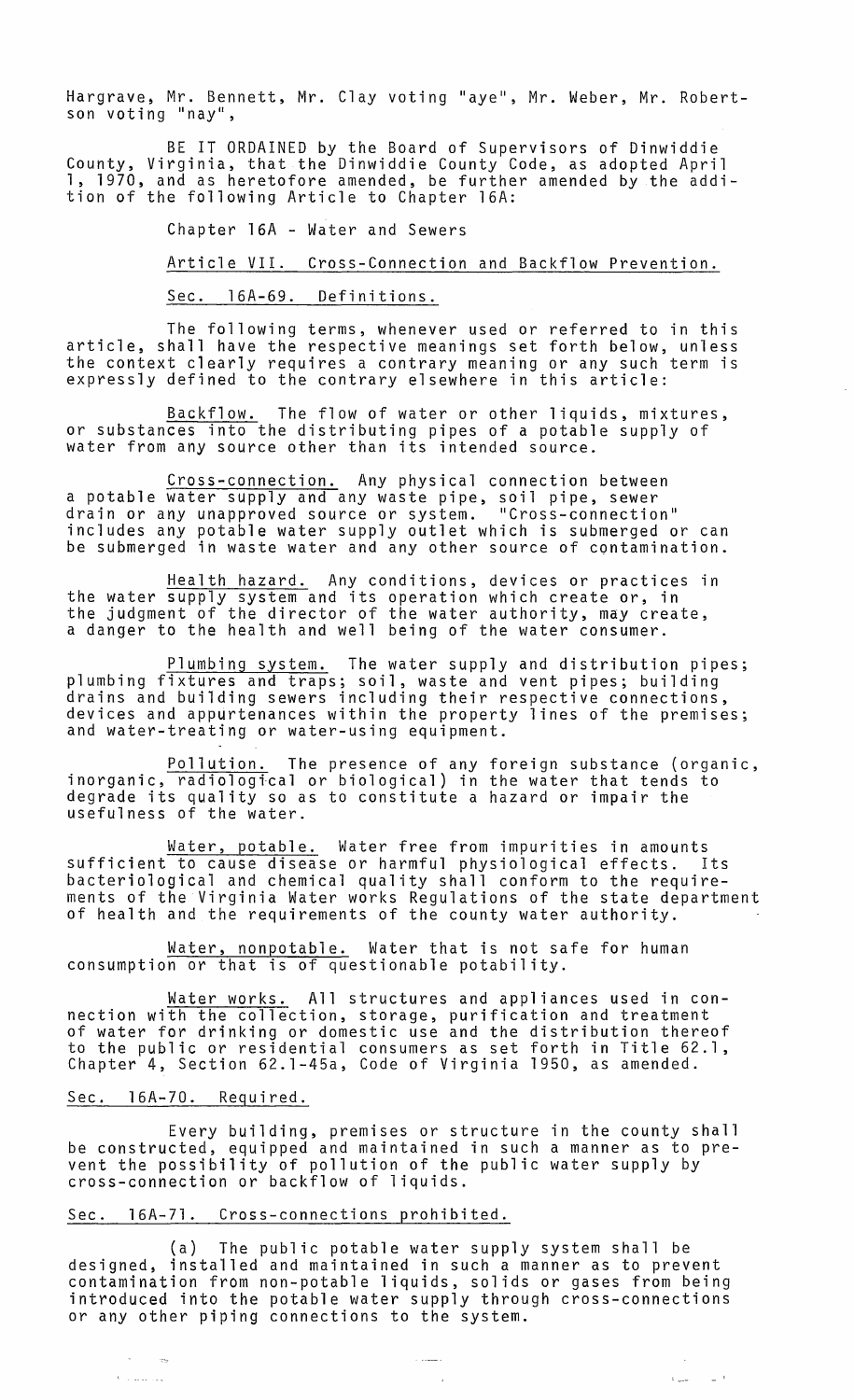(b) Cross-connections between the public potable water system and other systems or equipment containing water or other substances of unknown or questionable safety are prohibited except when and where, as approved by the director of water authority. suitable protective devices such as the reduced pressure zone backflow preventer or equal are installed, tested and maintained to insure proper operation on a continuing basis.

\.

*C* /

# Sec. 16A-72. Backflow and backsiphonage prohibited.

The public potable water system shall be protected against backflow and backsiphonage by installing and maintaining at all fixtures, equipment and outlets, where back flow or backsiphonage may occur, a suitable backflow preventer as approved by the director of water authority.

## Sec. 16-73. Responsibility of director of water authority.

(a) The director of the water authority, or his designated agent, shall inspect the' plumbing 'in every building or premises in the county as frequently as in his judgment may be necessary to ensure that such plumbing has been installed in such a manner as to prevent the possibility of pollution of the public water supply through the plumbing.

(b) The director of the water authority, or his designated agent, shall have the right of entry into any building,  $\check{\phantom{\phi}}$ <br>during reasonable hours, for the purpose of making inspection of the plumbing systems installed in such building or premises for cross-connection or backflow problems caused by improper installation, repair or maintenance, faulty equipment or other causes. Upon request, the owner or occupants of property served by the public water system shall furnish to the inspection agency pertinent information regarding the piping system on such property.

## Sec. l6A-74. Compliance with applicable rules and regulations.

Any cross-connection or backflow prevention device or system shall be designed, installed and maintained in such a manner as to be in compliance with the Cross-Connection Control Manual, U.S. Environmental Protection Agency, Office of Water' Programs, Water Supply Division, 1973; the BOCA Basic.Plumbing Code, 1975; section 6.00 of the Virginia Waterworks Regulations entitled "Cross-connection and Backflow Prevention Control in Waterworks"; and the definitions contained in section 2.00 of that publication are adopted by reference except where inconsistent with definitions contained in this chapter.

## Sec. l6A-75. Violations.

The director of the water authority shall notify the owner or authorized agent of the owner, of the building or premises in which there is found a violation of this article of such violation. The director of the water authority shall set a reasonable time for the owner to have the viOlation removed or corrected. Upon failure of the owner to have the defect corrected by the end of the specified of the owner to have the gerect corrested by the end of the opening and the interval, the director of the water authority may, if in his judgment an imminent health hazard exists, cause the water service to the building or premises to be terminated or deny service to such premises.

If it is found that the backflow prevention device has been. removed or bypassed or if a cross-connection exists, or if the pressure in the waterworks is lowered below ten psi guage, the director of the water authority shall take positive action to insure that the waterworks is adequately protected at all times.

## Sec. 16A-76. Penalty.

The owner or authorized agent of the owner responsible for the maintenance of the plumbing systems in the building who knowingly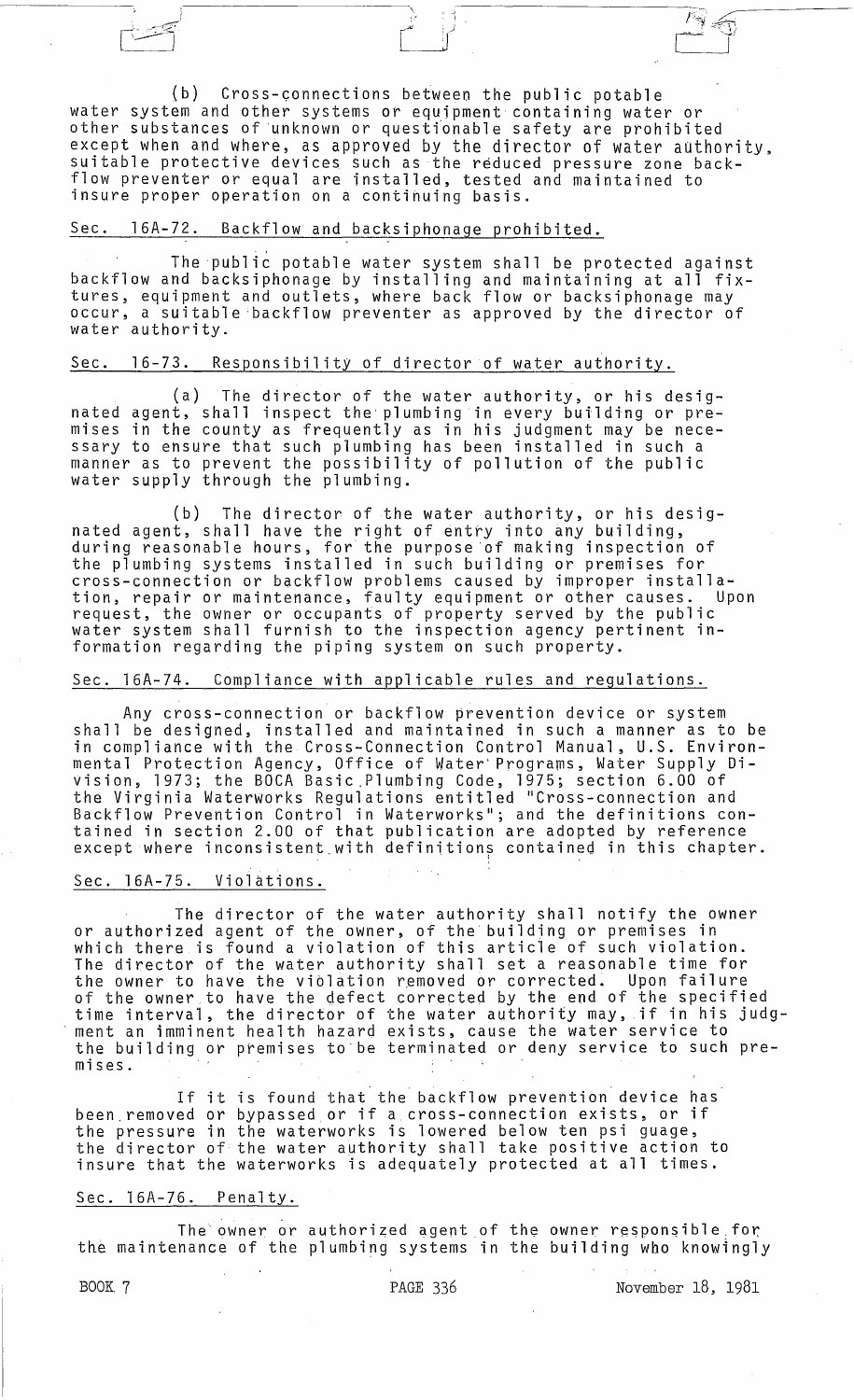permits a violation to remain uncorrected after the expiration of time set by the director of the water authority shall be deemed guilty of a misdemeanor and upon conviction thereof shall be subject to a fine of not more than two hundred dollars for each violation. Each day of failure to comply with the requirements of this article, after the specified time provided in section l6A-75, shall constitute a separate violation.

IN RE: PUBLIC HEARING--A-8l-6--LATE FILING FEE FOR REVALIDATION OF LAND USE APPLICATIONS

This being the time and place as advertised in the Progress-Index on Wednesday, November 4, 1981 and Wednesday, November 11, 1981 for the Board of Supervisors to conduct a public hearing to consider for adoption an ordinance to amend Chapter 8, Article 8 of the Code of the County of Dinwiddie, Virginia by the addition of a paragraph to Section 8-25 dealing with the late filing of revalidation forms for Land Use.

Mr. Larry Elder, County Attorney, appeared before the Board to present the amendment. He stated that the late fee would be levied on applications filed from December 6, 1981 until January 1, 1982.

No one appeared in support or opposition to this amendment.

Upon motion of Mr. Hargrave, seconded by Mr. Bennett, Mr. Hargrave, Mr. Bennett, Mr. Robertson, Mr. Weber, Mr. Clay voting<br>"aye",

BE IT ORDAINED by the Board of Supervisors of Dinwiddie County, Virginia, that the Dinwiddie County Code, as adopted April 1, 1970, and as heretofore amended, be further amended by the addition of the f01lowing paragraph to Chapter 8, Article VIII, Section 8-25:

Chapter 8 - Finance and Taxation

Article VIII. Special Assessments for Agricultural Real Estate

Section<sup>'8-25</sup>. Applications.

Annual Revalidation forms prescribed by the Commissioner of the Revenue which are required to be filed by December 5 of each year may be filed during the period of December 6 through January 1 upon the payment of a late filing fee of \$10.00.

IN RE: RECESS

,.

The Chairman declared a brief recess at 10:07 P.M. The meeting reconvened at 10:12 P.M.

IN RE: ROCHESTER BUTTON COMPANY--CONTRACT FOR DISPOSAL OF NON-HAZARDOUS WASTES

The County Administrator presented a contract for the Board's consideration between the County of Dinwiddie and the Rochester Button Company to dispose of the Button Company's nonhazardous wastes in the County Landfill. The County Administrator stated that the Board had discussed disposing of the waste in the Landfill of a private industry, and when he discussed this alternative with Mr. Nick Krauszer, Plant Manager, Mr. Krauszer aiternative with mr. Nick Krauszer, riant manager, mr. Krau<br>stated it would not be a suitable alternative at this time.

Mr. Nick Krauszer and Mr. Don Arnaud, Vice-President, Rochester Button Company, were present. Mr. Krauszer advised the Board that Rochester Button Company agreed with the proposed contract except for the blanks to be filled in which they would have to discuss. He further advised that they would agree to 60-day testings; however, they felt \$lOO/week to be a little higher than they had budgeted for. He indicated that they had been led to believe that the cost would be for filling a trench for two years.

 $\ddot{\phantom{a}}$ 

 $\mathbf{L} = \mathbf{L} \mathbf{A} \begin{bmatrix} \mathbf{L} & \mathbf{L} \\ \mathbf{L} & \mathbf{L} \end{bmatrix} \mathbf{A}$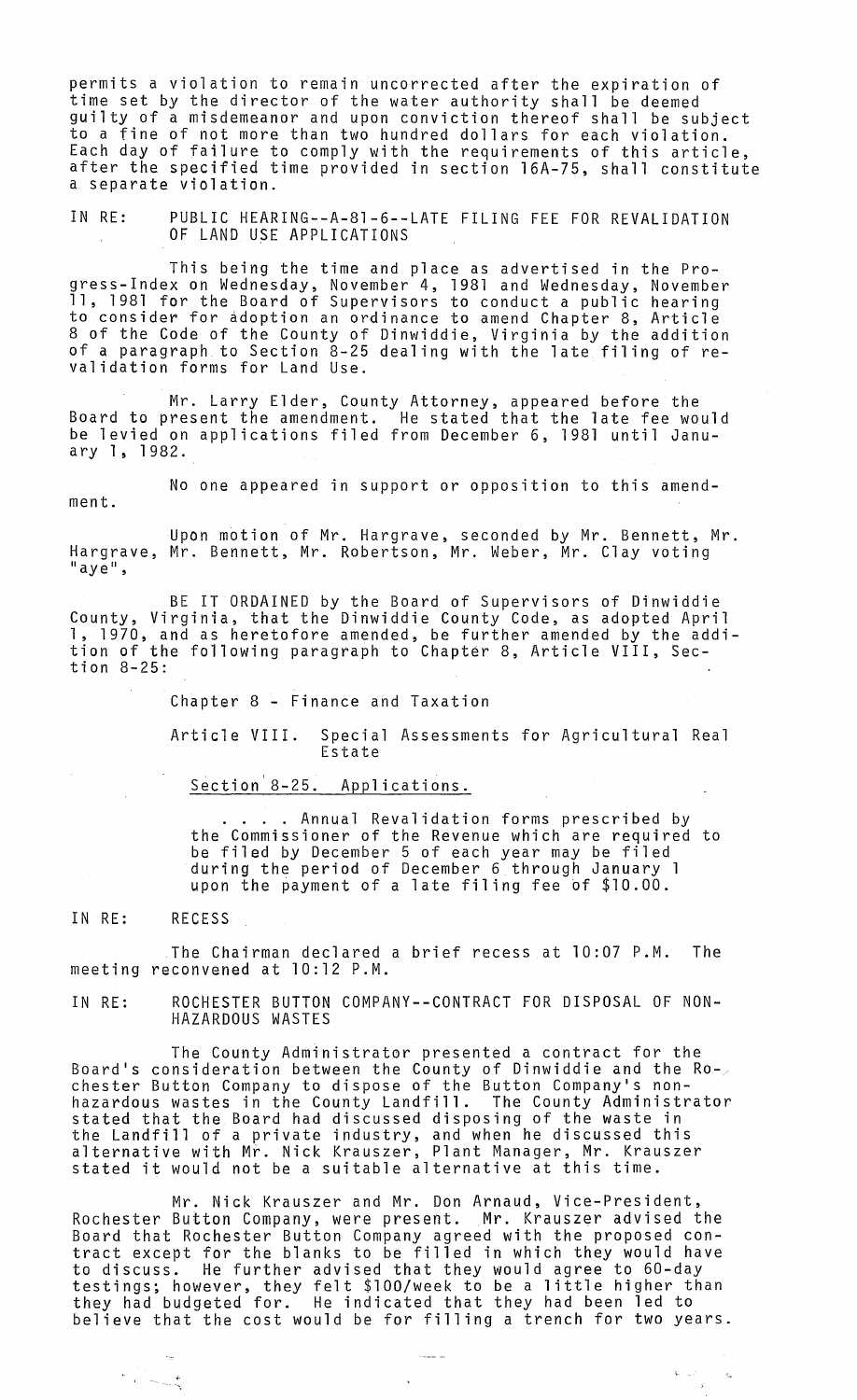If so, then, Rochester Button Company would pay half of the amount stated for one.year in advance.

, ...<br>1 i

Mr. Weber asked what it was costing the"Company per day to haul the waste material to Philadelphia. Mr. Krauszer stated that it was costing them \$300/day; however, their contract would expire November 19, 1981. He further indicated that they were sending a load every two to three weeks and using the County Landfill would be, considerably cheaper.

Mr.· Weber asked what objection Rochester Button Company had to having a local industry pick up the waste and deposit it in their own landfill. Mr. Krauszer stated it would be more cumbersome and more costly. .

. .

Mr. Arnaud stated he had talked with Dr. Gulevich of the State Health Department who advised him it would have to be taken to an approved Landfill, and that they were not aware of a private firm that would provide this service more economically.

. . Mr. Hargrave stated that the Board had found two State approved Landfills in. the business of disposing of industrial wastes and one was within 30 to 40 miles of the Rochester plant. He further indicated that the County has not disposed of any hazardous materials at this time and he feared what might happen with the material later on, Also, the County's Landfill is not surrounded by sampling'wells. Since,therewere other Landfills available, Mr. Hargrave felt the Board would rather see the waste material taken to Chesterfield Co. or Charles City where these sites are located rather than expose the County.

Mr. Krauszer stated the Company would agree to discuss this alternative in the future; however, the present hauling contract expires tomorrow and he didn1t see how they could dispose of the waste any cheaper than the County Landfill.

Mr. Arnaud commented that the Company has acted properly in providing the facts about the content of the waste material and were using overkill to comply. He felt the Company was. a County taxpayer and they deserved a little consideration. Mr. Arnaud also stated "that the Company has spent \$30,000 making equipment changes to accommodate the disposal and hauling the waste material 30 to 40 miles would be difficult.

Mr. Weber stated that the Board had asked for additional information which had been provided; however, they did not have any information on what happens to the material after several years. Therefore, he felt the County should be cautious.

Mr. Hargrave stated there was competition in the firms that offered the disposal services and he felt Rochester Button Company could dispose of their waste material for \$3,000 a year or less.:

Mr. Arnaud stated the Company would be willing to pay \$3,000 a year but he had talked with other people in the business and he could not obtain a firm quotation of the cost of using other sites. He, therefore, still felt the County Landfill would be cheaper.

Mr. Clay indicated that he felt the County was morally obligated to do something for the Company at this time. He stated the County had a good industry now and he felt they should be given a contract until they could seek other means.

Mr. Weber stated that he felt the Board had been given short notice on the request and he did not want to take a chance. He asked Why the Company did not investigate other sites before coming to the County.

Mr. Krauszer indicated that the Company did not see a need to. Mr. Arnaud reiterated adding that they throught arrange-

BOOK 7 **PAGE 337** November 18, 1981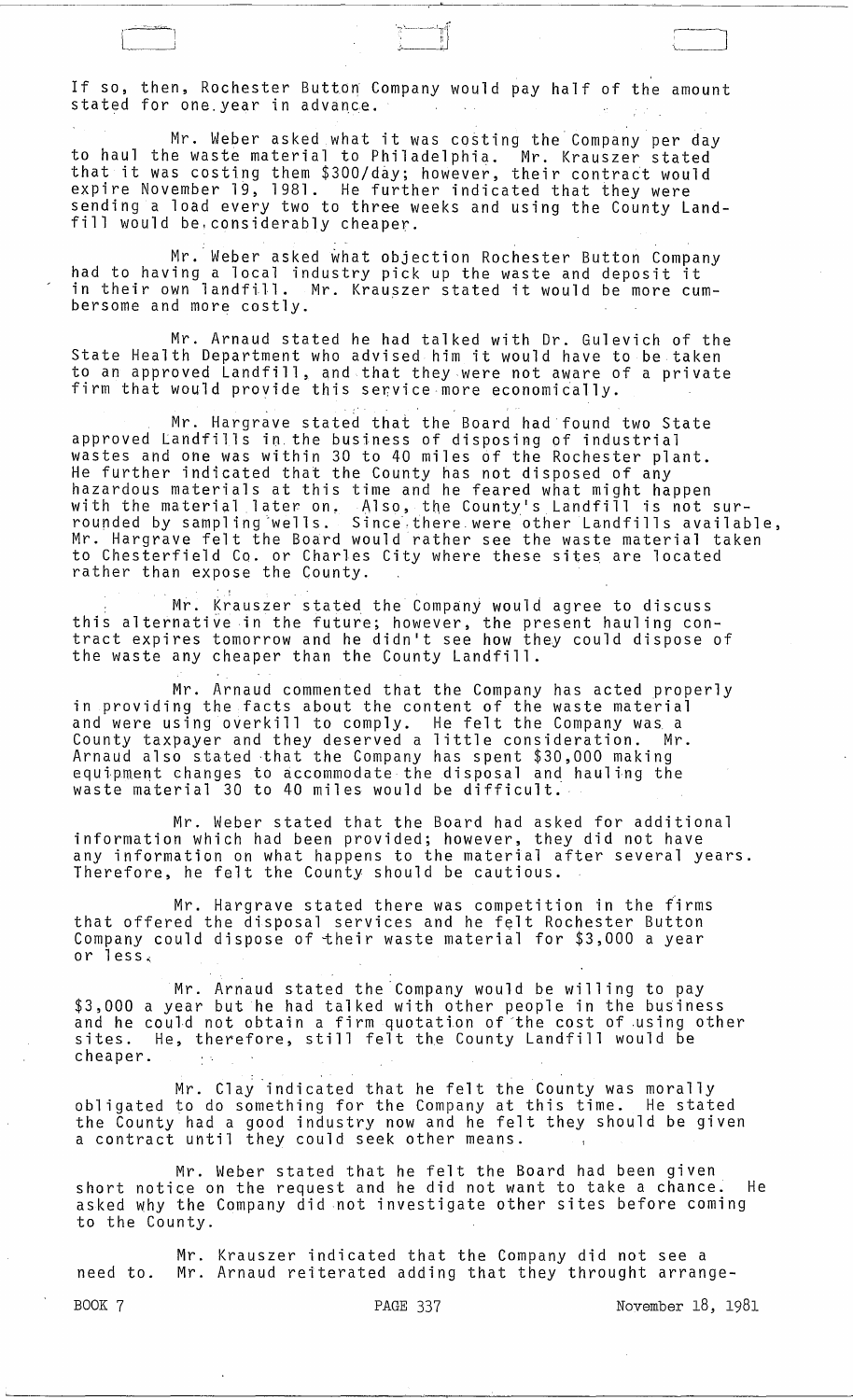ments with the County were moving along in a normal, progressive manner. He then asked that the County grant a 30 to 60 day contract to allow the Company to dispose at the Landfill until another site can be found.

Mr. Robertson indicated that he did not see any real need to shorten the contract and he felt the County should take care of its own. He would, therefore, be in favor of voting on a contract subject to agreement on a fee.

Mr. Bennett stated that he shared the concerns voiced by the other members and he feared as a result, Dinwiddie County would be a site considered for other industrial wastes. He indicated he would agree to a contract for a year or shorter period while the Company looked for another alternative. Mr. Bennett felt the fee should be designed to return the expense to the County.

Mr. Hargrave asked why the County wanted to take a risk when there were other sites available. He further stated that if disposal was approved, he would like to see a separate trench dug and if something turned up later and the disposal site had to be monitored, it would cost much more than \$5,000 or \$lOO/week. Mr. Hargrave asked if the Company were allowed to dispose in a separate ditch for 30-60 days, would they relocate these deposits when another site was located.

Mr. Krauszer replied that he felt that. would be unreasonable.

Mr. Arnaud stated the Company would look for another site but they were asking for a little help from the County now.

Mr. Hargrave commented that he appreciated the proper manner of the Company and that they were trying to locate a site to properly dispose of the waste.

Mr. Robertson moved that the contract be approved for one year with the following terms:

- 1. Testing every 4 weeks
- \$5200 fee payable in advance.

There was no second. Mr. Bennett questioned the fee because he felt it should cover costs plus a percentage and the cost is unknown at this time. The County Administrator stated that he and the Director of Sanitation had figured the costs involved and arrived at the \$100 per week figure. Mr. Robertson then withdrew his motion.

Mr. Weber moved that action on the contract be tabled until the next meeting, pending contact by the Rochester Button Company with Shoosmith concerning disposal of the waste material. There was no second.

Mr. Hargrave offered a substitute motion that the County make provisions to receive the waste material for 60 days pending the Company finding another disposal site at which time the Company will relocate the waste material already deposited in the County landfill to the new location. There was no second. Mr. Hargrave<br>voted "ave", Mr. Weber, Mr. Robertson, Mr. Clav voted "nav", Mr. voted "aye", Mr. Weber, Mr. Robertson, Mr. Clay voted "nay".<br>Bennett abstained. The motion was defeated. The motion was defeated.

The following votes were cast on Mr. Weber's original motion: Mr. Weber voted "aye", Mr. Clay, Mr. Bennett, Mr. Robertson voted "nay", Mr. Hargrave abstained. The motion was defeated.

Upon motion of Mr. Bennett, seconded by Mr. Hargrave, Mr. Bennett, Mr. Hargrave, Mr. Robertson, Mr. Clay voting "aye", Mr. Weber voting "nay", the Chairman was authorized to sign the following contract:

THIS AGREEMENT, made in duplicate this 18th day of November, 1981, by and between the County of Dinwiddie, Virginia, acting by and through its Board of Supervisors, hereinafter referred to as County; and Rochester Button Company, its successors

 $\langle \rangle_{\rm max}$ 

 $\sim$   $\sim$ i.

in Serge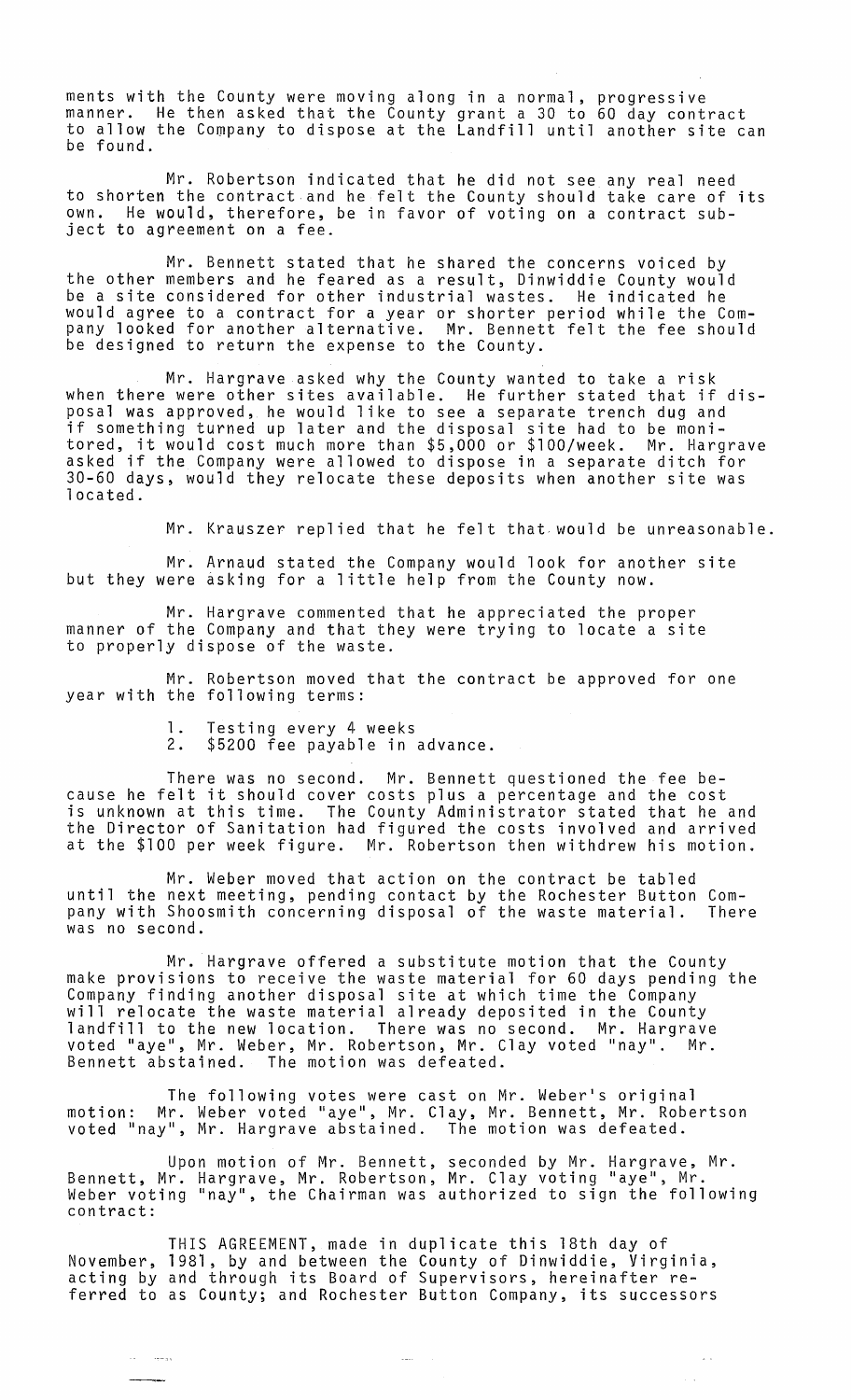or assigns, hereinafter referred to as Company;

, WITNESSETH:

That for and in consideration of the covenants and agreements hereinafter contained to be kept and performed by the respective parties hereto, it is agreed as follows:

1. The County agrees to allow the Company the right to dispose of non-hazardous wastes resulting from the manufacture of buttons at its plant in McKenney, Virginia, in the County Landfill. In addition to its ordinary meaning, "hazardous wastes" shall include any substance so labelled by the Virginia State goard of Health in their rules and regulations.

 $\sim$ "~\_~l

2. The location, within the landfill, manner of disposal and schedule of disposal shall be at the discretion of the County's Director of Sanitation.

3. The Company agrees to cause randomly selected samples of said substance to be submitted toan independent laboratory for analysis and provide the results of such analysis to the County and State Health Departments the first (1st) week and every four (4) weeks thereafter, The County reserves the right to make this provision less restrictive' if circumstances warrant.

4. For services provided the Company by the County, 'the Company agrees to pay the County a fee of  $$700.00$  to be paid in advance. No portion of said fee shall be refunded if this Agreement is terminated through no fault of the County.

5. The term of this Agreement is sixty (60) days, beginning on the 19th day of November, 1981 and ending on the 17th day of January, 1982.

6. If either party. violates any of the terms of this Agreement, the Agreement may be terminated immediately;

7. Company agrees to keep, save and hold County harmless from any and all actions, liabilities, damages, judgments, costs and expense that may be brought or in any wise accrue against County in consequence of tris Agreement or for any act, negligence or ommission of Company, its agents, subcontractors, employees or workmen, in the performance of this Agreement. Specifically, but not in way of limitation, if at any time it is determined that any sUbstance disposed of by Company is hazardous, company agrees to remove from County·s landfjll and hOld County harmless for any liability associated therewith.

8. This writing constitutes the entire agreement between the parties and any changes of any kind whatsoever to the terms of this Agreement shall be in'writing approved by the County and Company. This Agreement is.to be interpreted and enforced according to the laws of the Commonwealth of Virginia.

WITNESS the, following signatures and seals:

|         |                                                                                                                        |     | DINWIDDIE COUNTY BOARD OF SUPERVISORS<br>By: Aubrey S. Clay, Chairman |  |
|---------|------------------------------------------------------------------------------------------------------------------------|-----|-----------------------------------------------------------------------|--|
|         | ATTEST: William C. Knott<br>County Administrator                                                                       |     |                                                                       |  |
|         |                                                                                                                        | By: | ROCHESTER BUTTON COMPANY                                              |  |
| ATTEST: |                                                                                                                        |     |                                                                       |  |
|         | Mr. Hargrave suggested that a separate trench be dug<br>for storage of this material for the 60 day period. The County |     |                                                                       |  |

for storage of this material for the 60 day period. The County Administrator stated that he would like to work with the Director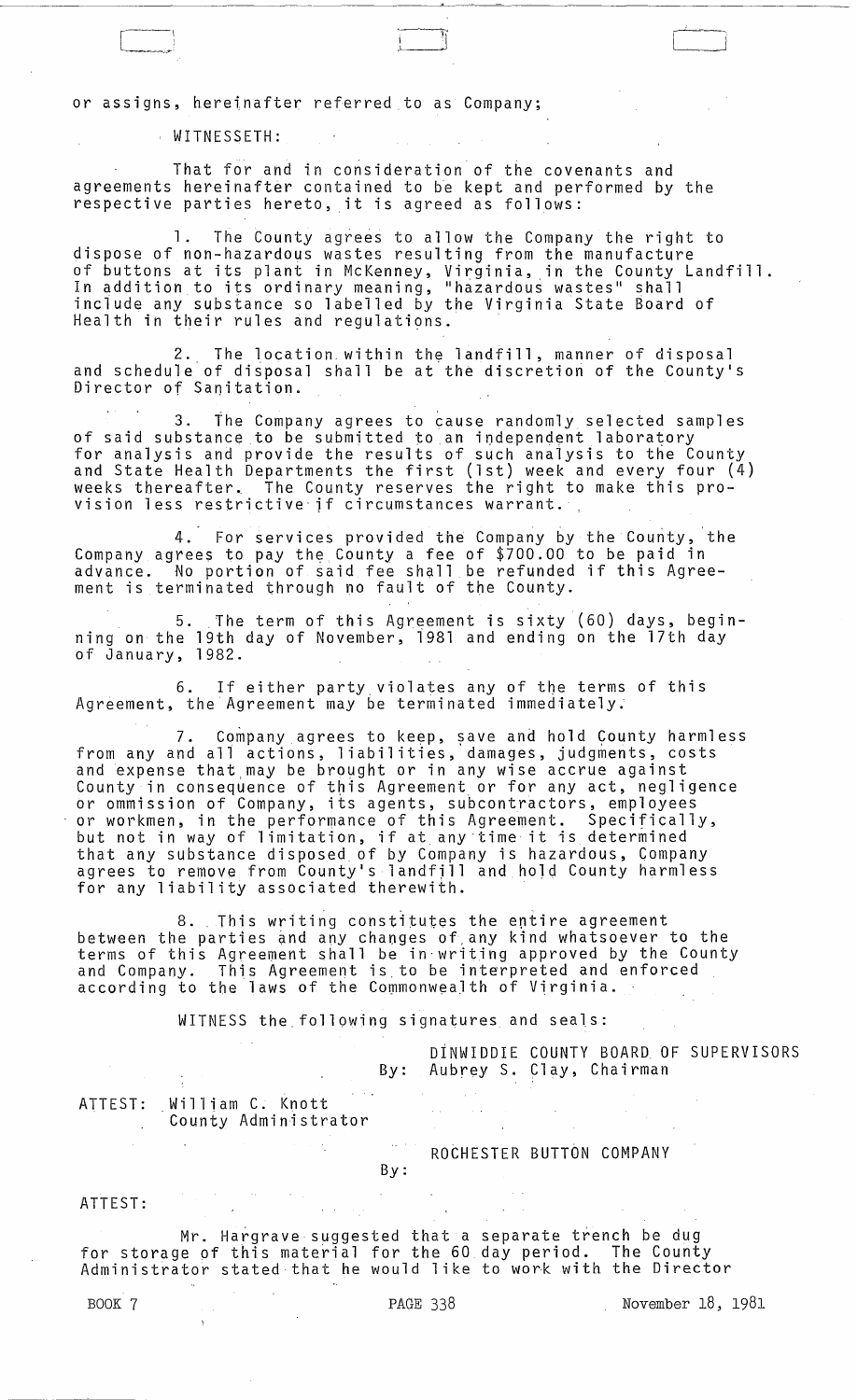of Sanitation and Mr. Weber and Mr. Hargrave to determine the best location. Mr. Hargrave suggested that the State Health Inspector<br>should be consulted.

IN RE: NAMOZINE VFD--APPROVAL OF AMBER WARNING LIGHTS

Mr. Ben Hawkins of the Namozine VFD appeared before the Board to present a request for funding of two amber warning lights for the entrance to the Namozine VFD. -He stated one light would be located at the new intersection with Rt. 600 and one would be located in front of the bank on Rt. 226. He advised the Board that the plans had been approved by the Va. Dept. of Highways and Transportation and they would furnish the signs. Total cost would be \$2,099 plus the monthly charge for two meters which the Department requests the County to assume. The lights would be radio operated from the firehouse when leaving for a fire call.

Mr. Robertson moved that the County appropriate \$2,099 for the purchase and installation of two amber warning lights for the Namozine VFD and that the County assume the monthly electric bill for the two accompanying meters. Mr. Weber seconded the motion. Mr. Bennett stated that he felt this request should be considered at budget time. Mr. Clay agreed, stating that the Board had just bought a \$90,000 fire truck. Mr. Hawkins indicated there could be as many as five fire vehicles at the entrance off Rt. 226 and there was a potential for a major accident.

Mr. Hargrave asked if the lights could be manually ope- rated at the meter and the radio purchase be postponed until budget time. Mr. Hawkins stated that would defeat the purpose because the light would not be located right beside the entrance. Mr. Hawkins further indicated that if the firehouse was ever moved, the lights could still be used. He stated he needed an answer before the price quotation ran out.

Mr. Robertson, Mr. Weber, Mr. Hargrave, Mr. Bennett, Mr. Clay voted "aye".

IN RE: PUBLIC HEARING--P-8l-2--FIRST COLONIAL FINANCIAL CORPORATION

This being the time and place as advertised in the Progress-Index on Wednesday, November 4, 1981 and Wednesday, November 11, 1981 for the Board of Supervisors to conduct a public hearing to consider for adoption an ordinance to amend the County Code of Dinwiddie by changing the District Classification of a portion of Sec. 44B2, Parcel {all, from Agricultural, General A-2 to Agricultural Rural Residential, A-R.

Mr. Scheid reviewed the Planning Commission action wherein they recommended approval of this rezoning request. Mr. James R. Mann, representing First Colonial, was present in support of the request. No one appeared in opposition.

Mr. Bennett asked if every time the building rights were used up on a parcel of property, would there be a request for A-R zoning. Mr. Scheid stated that the request was compatible with the Comprehensive Land Use Plan for that area.

Mr. Bennett stated he was bothered because the request would strip the road frontage leaving all the property in the back with no provision for streets. He added that the traffic along the road was very fast moving for this type of residential development. Mr. Bennett indicated that he felt the request was to increase the value of a piece of property bought for speculation, and he disagreed with it.

Mr. Weber stated that the Planning Commission considered A-R zoning to be appropriate for this area.

Mr. Bennett stated there would be no way to stop this type of development all the way down Rt. 611. Mr. Hargrave felt the request would be irresponsibly using the road frontage.

 $\Delta\phi = 1.001$ 

Mr. Mann stated that the property behind the area requested had been sold and the same type of zoning was on the other side of the road. He also asked if the request was complying with the ordinance.

فأبريت للبراء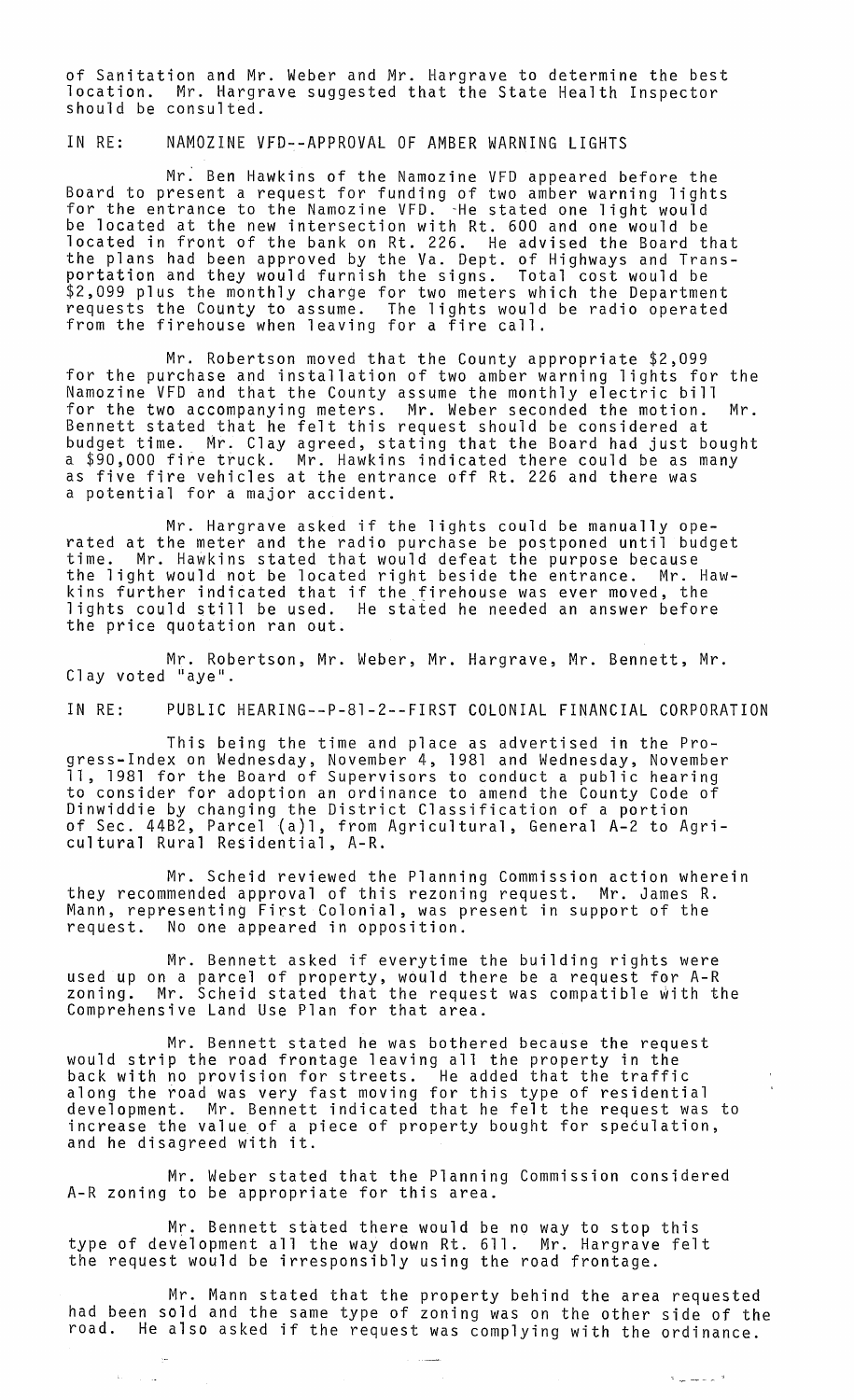Mr. Scheid stated it did; however, the Board was addressing stripping the road frontage.

Mr. Weber moved that rezoning request P-81-2 be approved. Mr. Robertson" seconded the motion. Mr. Weber, Mr. Robertson voted "aye", Mr. Hargrave, Mr. Bennett, Mr. Clay voted "nay". The request was denied.

. . IN RE: PUBLIC HEARING--CONDITIONAL USE PERMIT--DAVID MOORE

This being the time and place as advertised in the Progress-Index on Wednesday, November'4, '1981 and Wednesday, November 11, 1981. for the Board of Supervisors ,to consider for adoption a Conditional Use permit to allow a security mobile home on land parcel 21-146 which is located at the Southwest corner of the intersection of Rt. 460 and 1-85. The existing building is operated as a mechanical shop.

Mr. David Moore appeared in support of his request. No one appeared in opposition. Mr. W.C. Scheid reviewed the Planning Commission minutes of November 11, 1981, wherein they recommended approval with the following conditions:

1. The mobile home shall be removed upon termination of the business.

2. The mobile home shall be located such that it will not detract,from 'other commercial uses in area.

3. The conditional use permit should be reviewed one (1) year from the date of issuance to determine if the security mobile home is accomplishing the purpose for which it was intended.

Mr. Weber stated he had visited the site and talked with Mr. Moore, and he was in favor. of allowing the mobile home for security purposes for one year.

Upon motion of Mr. Robertson, seconded by Mr. Bennett, Mr.  $\blacksquare$ Robertson, Mr. Bennett, Mr. Weber, Mr. Hargrave, Mr. Clay voting "aye", the request for a conditional use permit for Mr. David Moore was approved. .

IN RE: PUBLIC HEARING--CABLETELEVISION AMENDMENTS--A-81-7

This being the time and place as advertised. in the Progress-Index on Wednesday, November 4, 1981, and Wednesday, November 11, 1981 for the Board of Supervisors to conduct a public hearing to consider for adoption an ordinance to amend Chapter 15A of the Code of the County of Dinwiddie, Virginia, by changing<br>certain sections dealing with Community Antenna Television Systems.

> \ No one appeared in support or opposition.

Upon motion of Mr. Weber, seconded by Mr. Robertson, Mr. Weber, Mr. Robertson, Mr. Bennett, Mr. Clay voting "aye", Mr. Hargrave abstained,

BE IT ORDAINED by the Board of Supervisors of Dinwiddie County, Virginia, that the Dinwiddie County Code, as adopted April 1, 1970, and as heretofore amended be further amended by the following changes to Chapter l5A and in all other respects Chapter 15A is hereby re-ordained:

The following language is added to the end of the referenced section:

Section 15A-4. Franchise Terms

. or in its sole discretion the County may purchase the assets of the grantee's cable television system at its then fair market value.

BOOK 7 **PAGE 339** November 18, 1981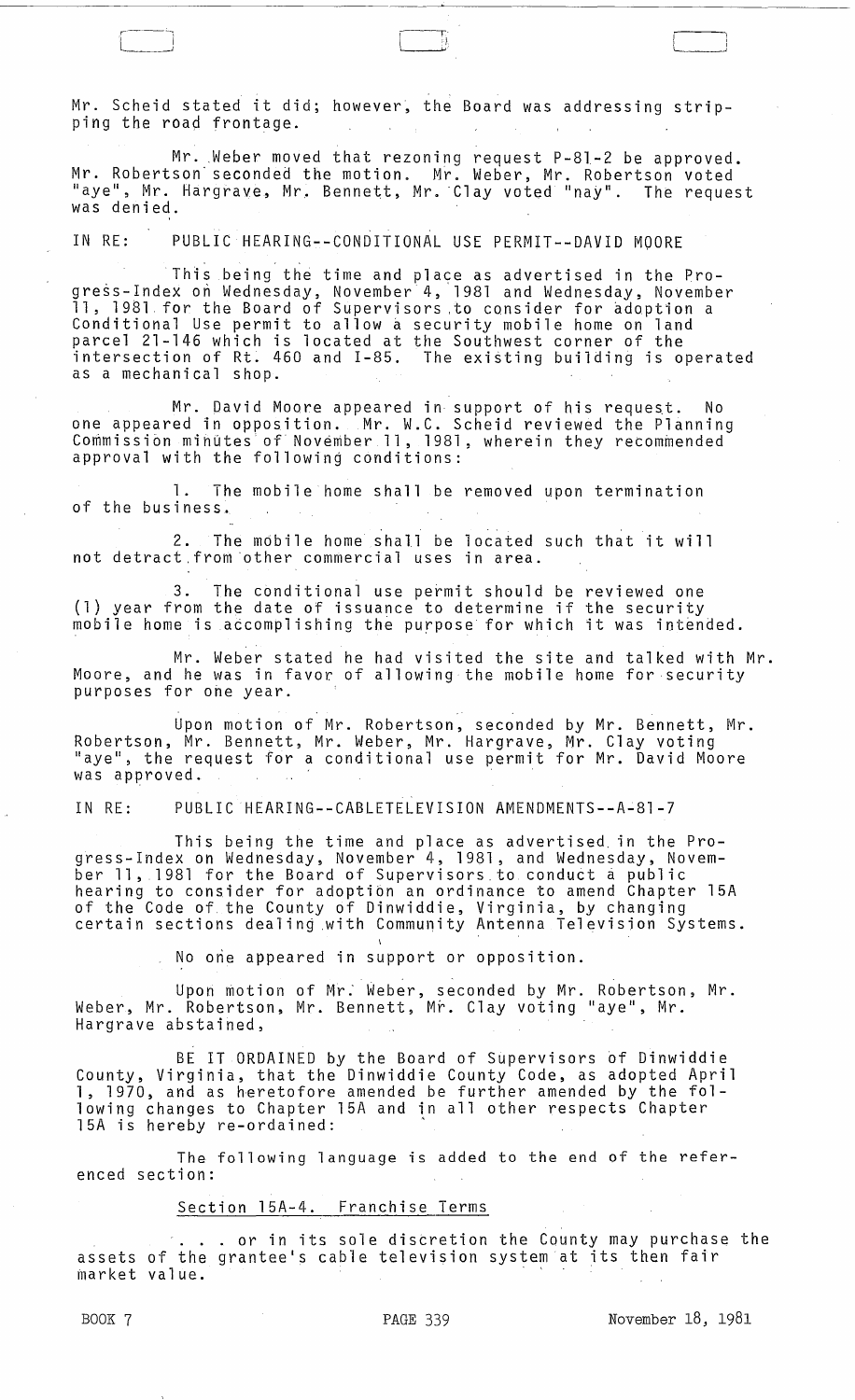## Section 15A-5. Franchise Fee

(e) In the event the franchise is terminated prior to its expiration date, and the County invokes its right to purchase the Grantee's cable television system, the Grantee shall file with the County, within thirty days of the date that ownership and control passes to the County or its assignee, a financial statement clearly showing the gross subscriber revenues received by Grantee since the end of the previous fiscal quarter. The Grantee shall pay the franchise fee due at the time such statement is filed.

The following section is to read as follows:

## Section 15A-12. Termination for Cause

(a) If, at any time during the term of this franchise, the Board determines that a Grantee has materially breached the terms and conditions imposed by this chapter and the franchise after the County has exhausted all of the remedial steps provided for herein, the County may either terminate the franchise or purchase the assets of the Grantee's cable television system at a cost not to exceed depreciated value.

(b) In the event the County exercises its option to purchase the assets of the Grantee's cable television system at their depreciated value, it shall give the Grantee written notice of its intent to do so. The Grantee shall, within seven days of receipt of such notice, enter int9 bona fide negotiations with the County for the purpose of consummating the transaction at the earliest possible time.

(c) In the event the County elects to purchase the Grantee's cable television system and the fair market value or its depreciated value ,cannot be agreed upon, the final price shall be determined by the Circuit Court of the County of Dinwiddie.

The following sections are added to the existing chapter:

# Section 15A-12A. Transfer of Ownership to County.

(a) Upon payment of the purchase price, the Grantee shall immediately transfer to the County possession and title to all facilities and property, real and personal, related to its cable television system free from any and all liens and encumbrances not agreed to be assumed by the County in lieu of some portion of the agreed to be assumed by the county in fied of some portion of the<br>purchase price. The Grantee shall make it a condition of each conpurchase price. The drantee sharp make it a condition of each con-<br>tract entered into by it with reference to its operations under this chapter and franchise, that the contract shall be subject to the exercise of this option by the County and that the County shall have the right to succeed to all privileges and obligations thereof upon the exercise of such option.

(b) The County shall have the right and power to assign its purchase rights to a successor Grantee selected by the County in a manner not inconsistent with the provisions of this chapter.

## Section 15A-12B. Grantee's Obligation as Trustee.

Until such time as the Grantee transfers to the County or to a new Grantee possession and title to all assets, real and personal, related to its cable television system, the Grantee shall, as trustee for its successor in interest, continue to operate the cable television system under the terms and conditions of this chapter<br>and the franchise and to provide the regular subscriber service and any and all of the services that may be provided at that time. During such interim period, the Grantee shall not sell any of the system assets nor shall the Grantee make any physical, material, administrative or operational change that would tend to (1) degrade the quality of service to the subscribers, (2) decrease income, or (3) materially increase expenses without the express permission, in writing, of the County or its assignee. The County shall be permitted to seek legal and equitable relief to enforce the provisions of this section.

الأربيل الأ

Section 15A-12C. Management Fee.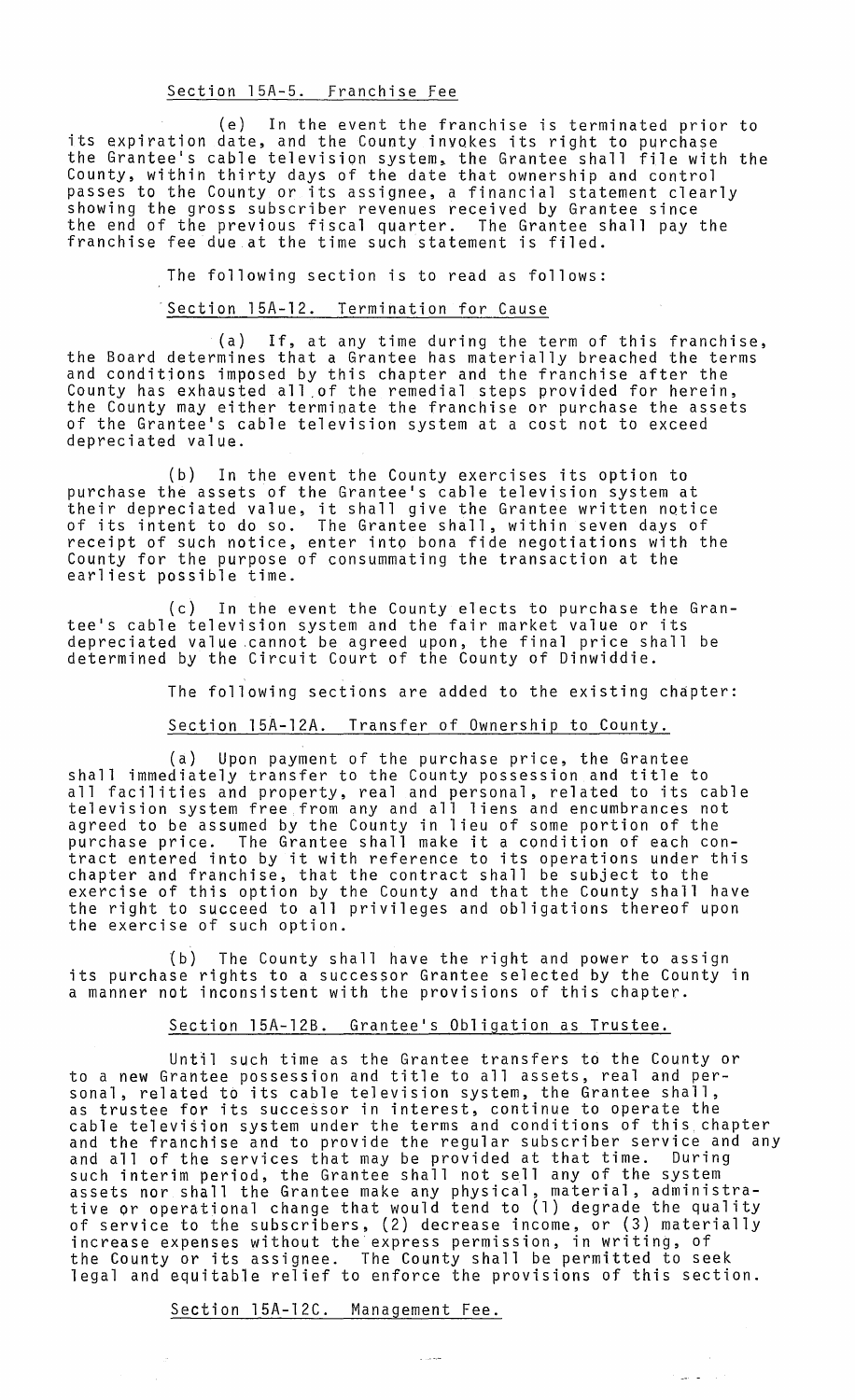For its management services during this interim period, the Grantee shall be entitled to receive as compensation, the net profit, as defined herein, generated during the period between the date the Grantee received written notice from the County of its intent to purchase the Grantee's cable television system or the expiration date of the franchise, whichever is earlier, and the payment of the purchase price. Such management services shall not be continued without Grantee's consent for more than twelve months. However, if the Board determines that the Grantee is responsible for any delay in transfer of ownership and control, the Grantee shall continue to operate the cable television, as provided for in section 15A-12B, without compensation for its services until the sales agreement is executed and ownership and control passes to the County or its assignee. In addition, the County shall also have the further right to (1) forwith terminate Grantee's franchise and have the system removed or (2) to purchase the assets of the Grantee's cable television system at its depreciated value.

The second sentence in subsection (a) of the referenced section shall read as follows:

Section l5A-13. Initial Franchise Area.

Section 15A-13. Initial Franchise Area.<br>
(a) ....The Initial Franchise Area (IFA) shall<br>
include not less than twenty percent (20%) of the total occupied<br>
dwelling units within the County boundaries ....

The following language is added at the end of subsection (b) of the referenced section:

Section l5A-13. Initial Franchise Area.

(b) .... This shall in no way restrict the right of the County to act on its own motion.

The following language is added at the end of the first sentence of sUbsection (c) of the referenced section:

Section l5A-13. Initial Franchise Area.

(c) .... as conclusively determined by the County.

follows: Subsection (b) of the referenced section is to read as

Section l5A-15. System Description.

(b) The Grantee's cable television system shall operate with at least thirty-five channel capacity.

The following language is added at the end of subsection (c) of the referenced section:

Section l5A-15. System Description.

Section 15A-15. System Description.<br>(c) ....The County shall have the option of requiring (c) ....The County shall have the option of requiring ... is in the community's interest.

The existing second sentence of subsection (e) of the referenced section is deleted and the following language added:

Section l5A-15. System Description.

(e) .... This channel shall be installed and made available without charge from the time of commencement of cable television service in the County.

The following subsection is added to the referenced sec-

tion:

BOOK 7 PAGE 340 November 18, 1981

 $\Box$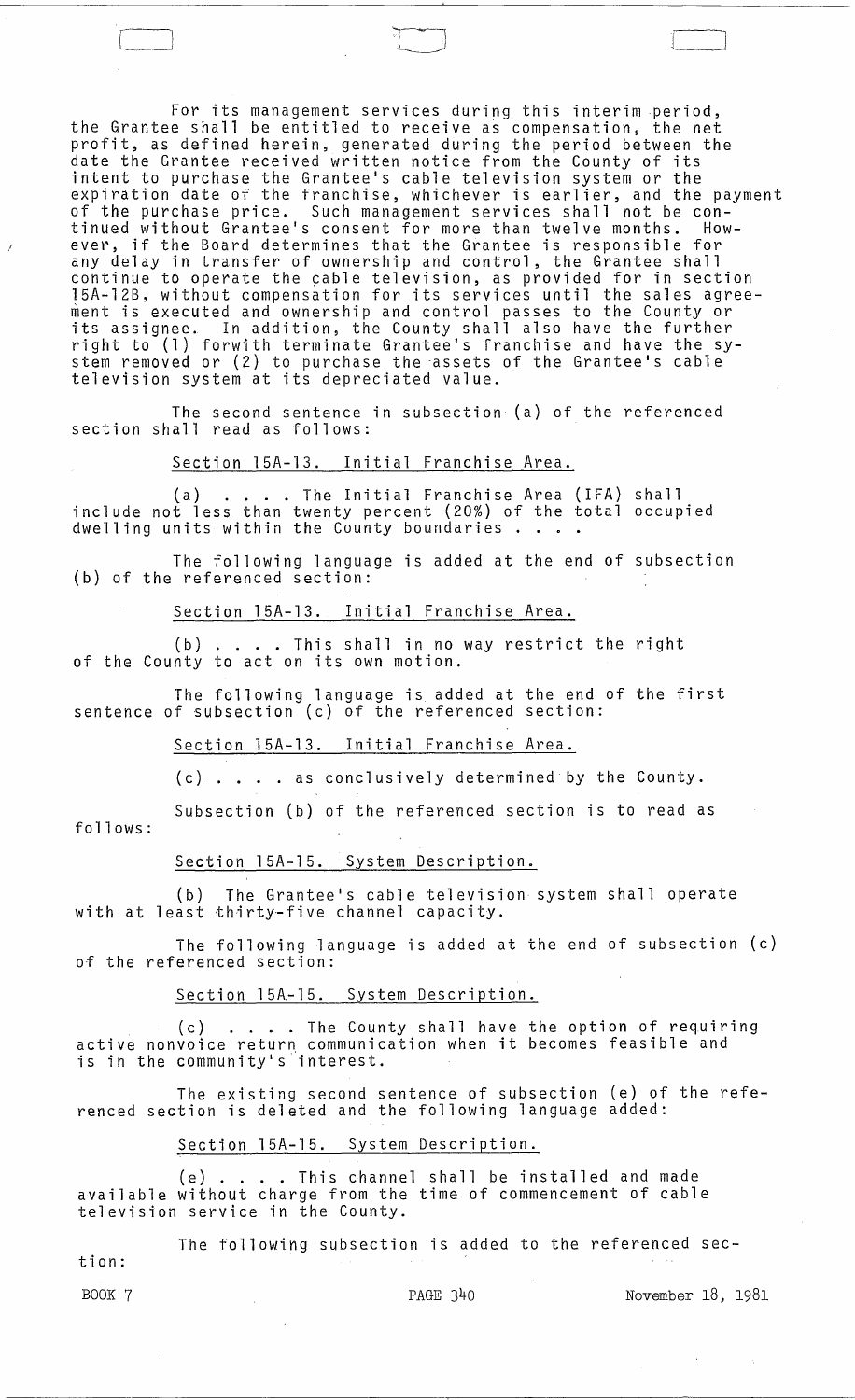### Section l5A-15. System Description.

(i) Grantee shall provide, without charge within the Initial Franchise Area, one service outlet to each fire station, public<br>and private school, police station, public library and such buildings as used for municipal purposes as may be designated by the County;<br>provided, however, that, if it is necessary to extend Grantee's trunk or feeder lines more than three hundred feet solely to provide<br>service to any such school or public building, the County shall have the option, either of paying Grantee's direct costs for such extension, in excess of three hundred feet, or of releasing Grantee from the oblitation to provide service to such building. Furthermore, Grantee shall be permitted to recover, from any public building owner entitled to free service, the direct cost of installing, when requested to do so, more than one outlet, or concealed inside wiring, or a service outlet requiring more than two hundred fifty feet of drop cable.

The following language is added to the end of subsection (d) of the referenced section:

Section l5A-18. Tests and Performance Monitoring.

(d) .... If no such FCC reports are required the County may require tests and reports comparable to those now required by the FCC.

The following subsections are added to the referenced section:

Section l5A-26. Rights reserved to the County.

(c) The right to adopt additional regulations at the end of the fifth and tenth years of the franchise to require that the system be upgraded to what is then considered a "State of the art", system.

(d) To require that programming information be published and made available to subscribers in a timely fashion.

IN RE: AUTHORIZATION TO SOLICIT PROPOSALS FOR CABLE TELEVISION

Upon motion of Mr. Weber, seconded by Mr. Robertson, Mr. Weber, Mr. Robertson, Mr. Bennett, Mr. Hargrave, Mr. Clay voting "aye",

BE IT RESOLVED by the Board of Supervisors of Dinwiddie County, Virginia that the County Attorney and the County Administrator be authorized to prepare the necessary paperwork to solicit proposals for cable television.

IN RE: POSTPONEMENT OF APPOINTMENTS

The appointments to be made at this meeting were postponed.

#### IN RE: ROCKINGHAM COUNTY ANNEXATION SUIT

The County Attorney advised the Board that he still had<br>not received the information he had requested from the Attorney not received the information he had requested from the Attorney<br>handling the Rockingham County annexation brief and he, therefore, had no recommendation. He added that the brief had to be filed by December 1, 1981.

Since a brief was not available for consideration, the Board.decided to take no action. .

## IN RE: EXECUTIVE SESSION

 $\mathbf{u} = \mathbf{u}$ 

Upon motion of Mr. Hargrave, seconded by Mr. Weber, Mr. Hargrave, Mr. Weber, Mr. Bennett, Mr. Robertson, Mr. Clay voting "aye", pursuant to Sec. 2.1-344(6) of the Virginia Freedom of Information Act, the Board moved into Executive Session at **11** :57 P.M. to discuss legal matters. The meeting reconvened into Open Session at 12:04 A.M.

 $\sim$ 

 $\sigma_{\rm{max}}$  .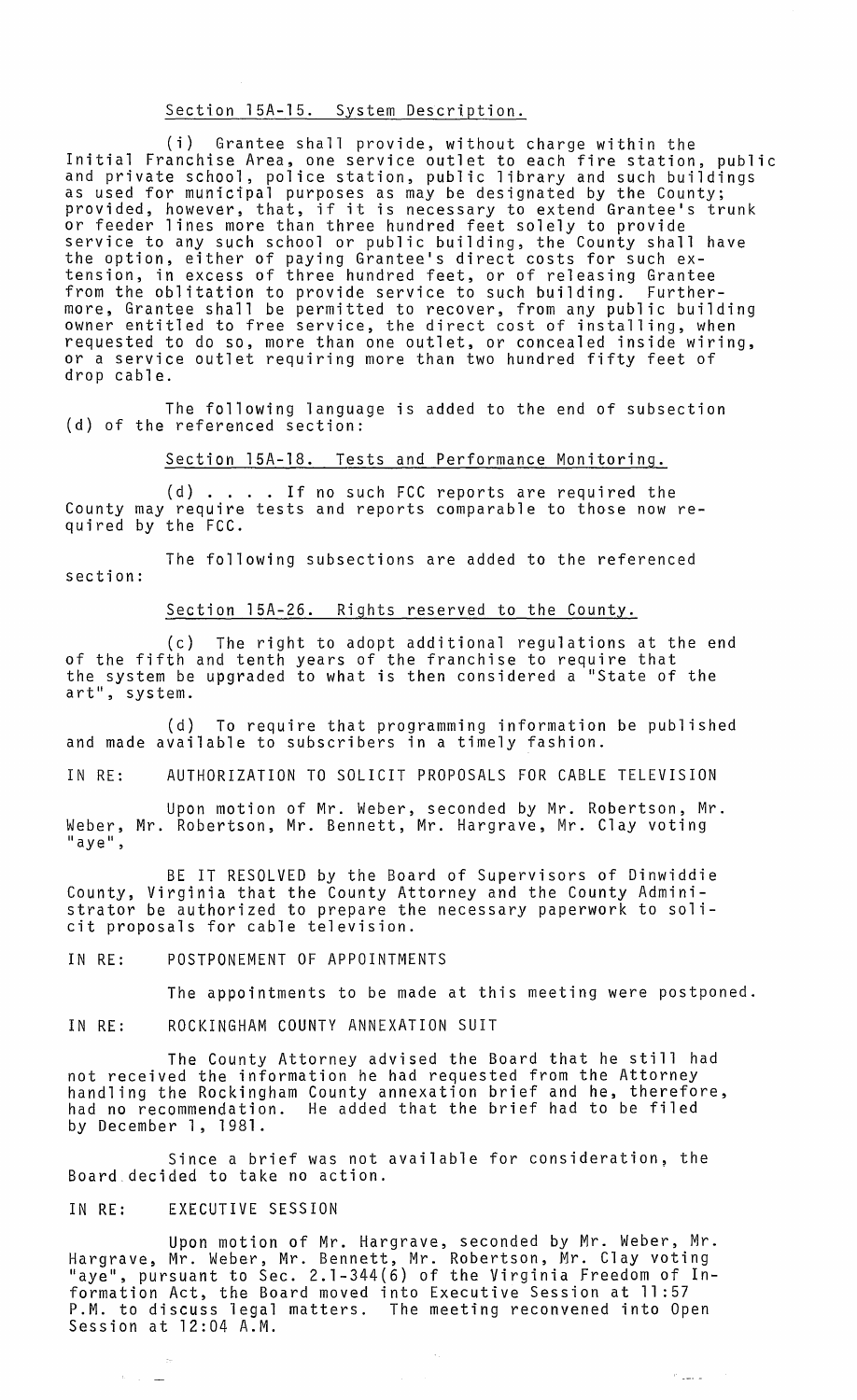#### IN RE: I ADJOURNMENT!

Upon motion of Mr. Hargrave, seconded by Mr. Weber, Mr. Hargrave, Mr. Weber, Mr. Bennett, Mr. Robertson, Mr. Clay voting laye", the meeting adjourned at 12:04 A.M. . In and the meeting adjourned at 12:04 A.M. . In and the meeting adjourned at 12:04 A.M. . In any same of the me

 $\overline{A.S.}$ 

TLAY  $\overline{\phantom{a}}$  CHAIRMAN

 $\mathbb Z_-$ ATTEST: WHALLOW

I I